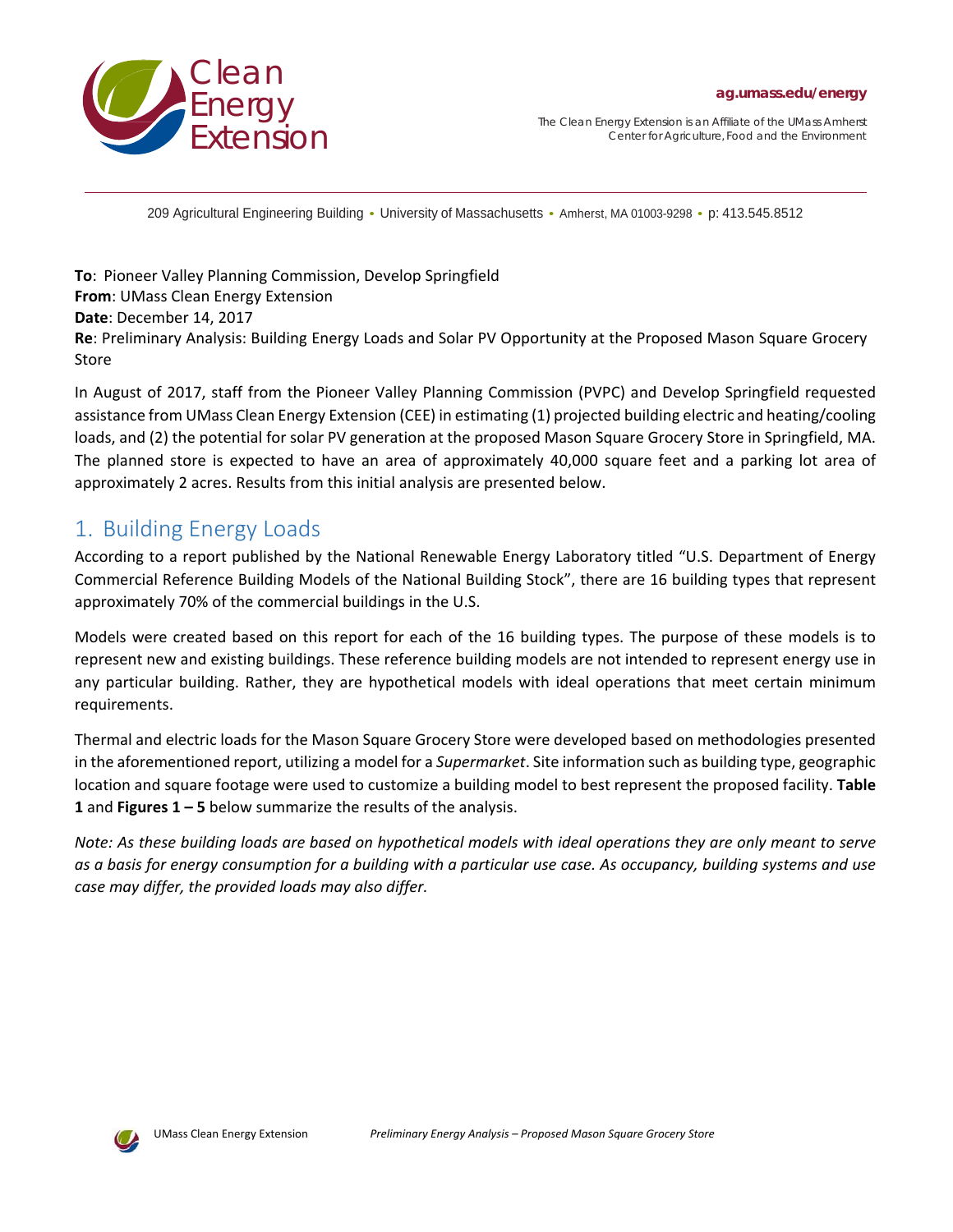| <b>Month</b> | <b>Electric Consumption (kWh)</b> | <b>Heating Load (MMBtu)</b> |
|--------------|-----------------------------------|-----------------------------|
| Jan.         | 110,141                           | 464                         |
| Feb.         | 99,526                            | 379                         |
| <b>March</b> | 112,462                           | 293                         |
| <b>April</b> | 115,541                           | 197                         |
| May          | 125,965                           | 96                          |
| June         | 137,097                           | 30                          |
| July         | 153,277                           | 16                          |
| Aug.         | 148,187                           | 20                          |
| Sept.        | 132,382                           | 47                          |
| Oct.         | 119,250                           | 165                         |
| Nov.         | 112,916                           | 279                         |
| Dec.         | 109,819                           | 443                         |
| <b>Total</b> | 1,476,563                         | 2,430                       |



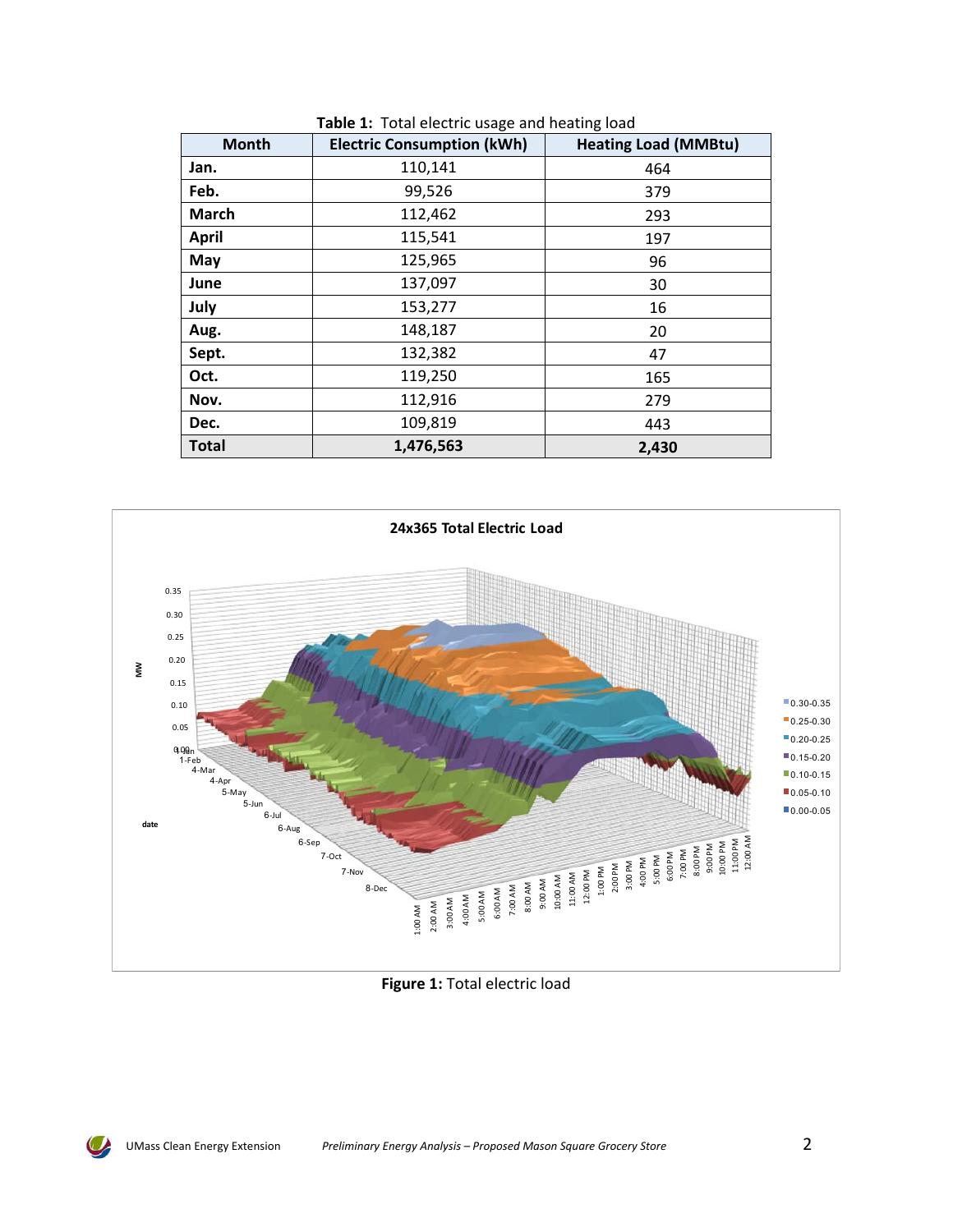

**Figure 2:** Heating load

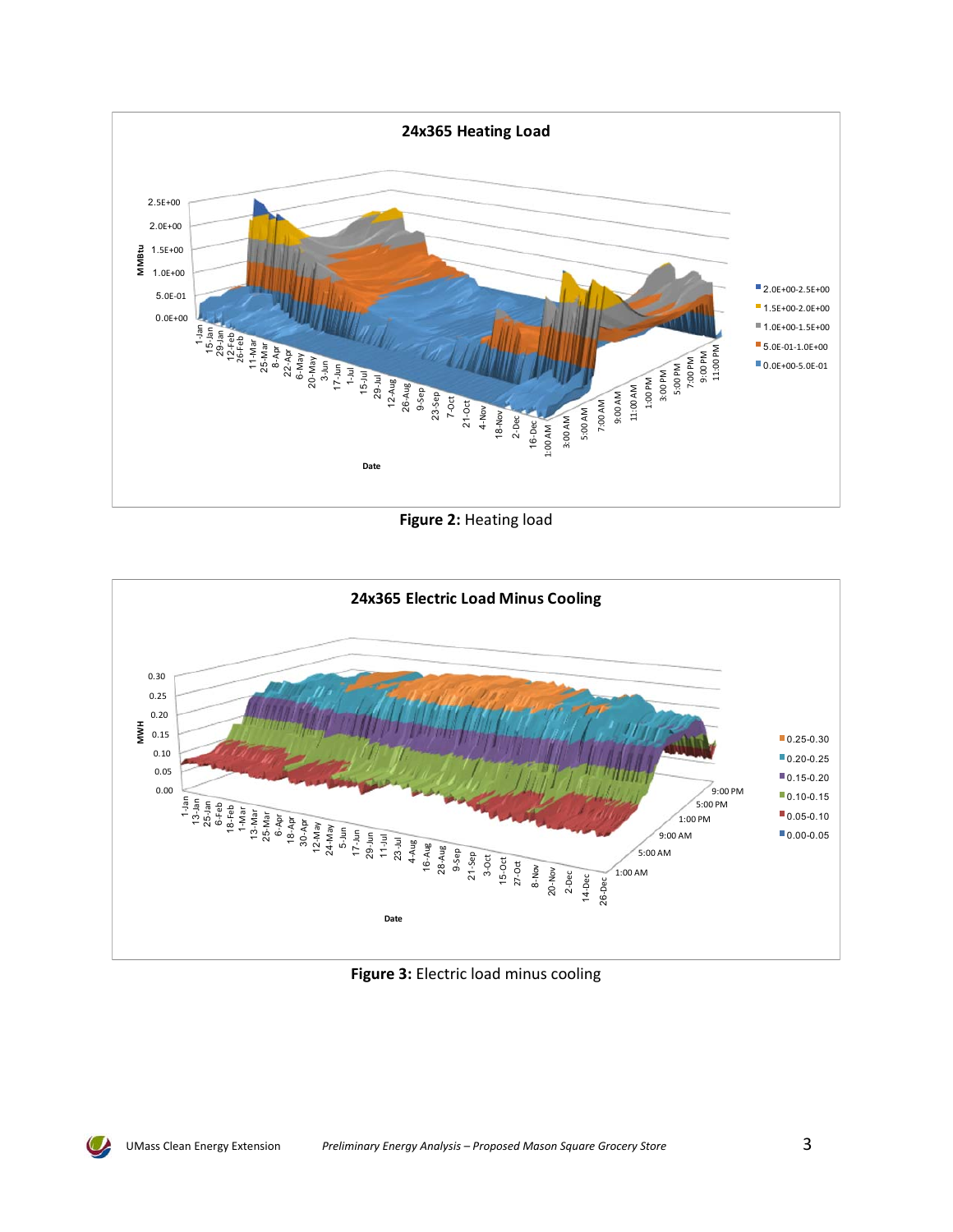

**Figure 4:** Electric cooling load



**Figure 5:** Hourly electric load for January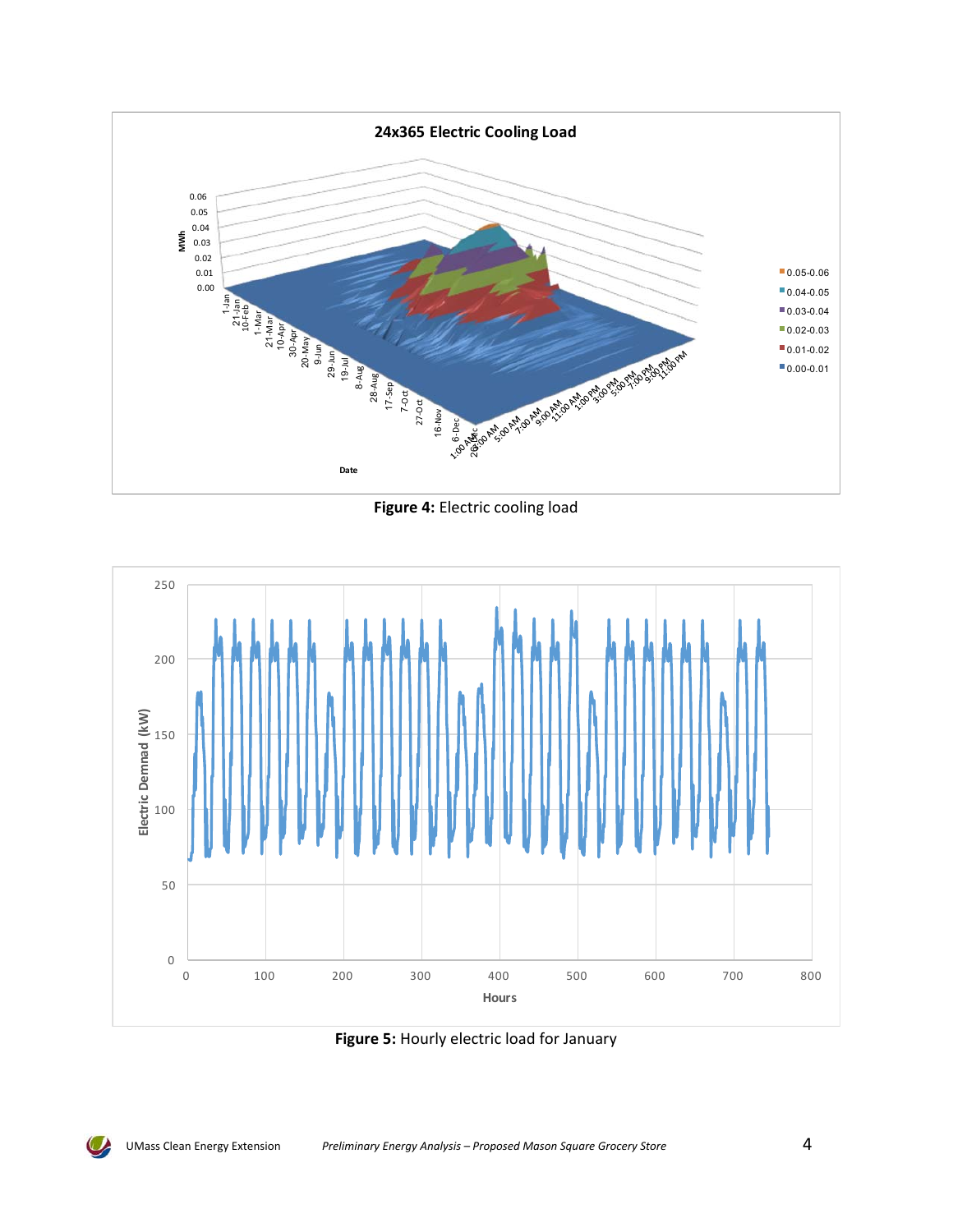## 2. Solar PV System

CEE's initial estimates indicate that the Mason Square building site could accommodate an estimated 1‐MW‐scale solar PV system, depending on store rooftop design, parking lot configuration, and system design. A system of this scale could potentially be arranged as follows:

- 500-kW PV system array located on the rooftop of the 40,000 ft<sup>2</sup> facility; and
- 500‐kW PV system parking canopy array located on approximately 2 acres of parking lot area.

Comparable store rooftop and parking canopy systems are illustrated in **Figures 6 and 7** below.



Figure 6: 363-kW rooftop system located on a Big Y grocery store in Lee, MA



**Figure 7:** 1,927‐kW parking canopy system located on 4.6 acres of parking lot space at UMass Amherst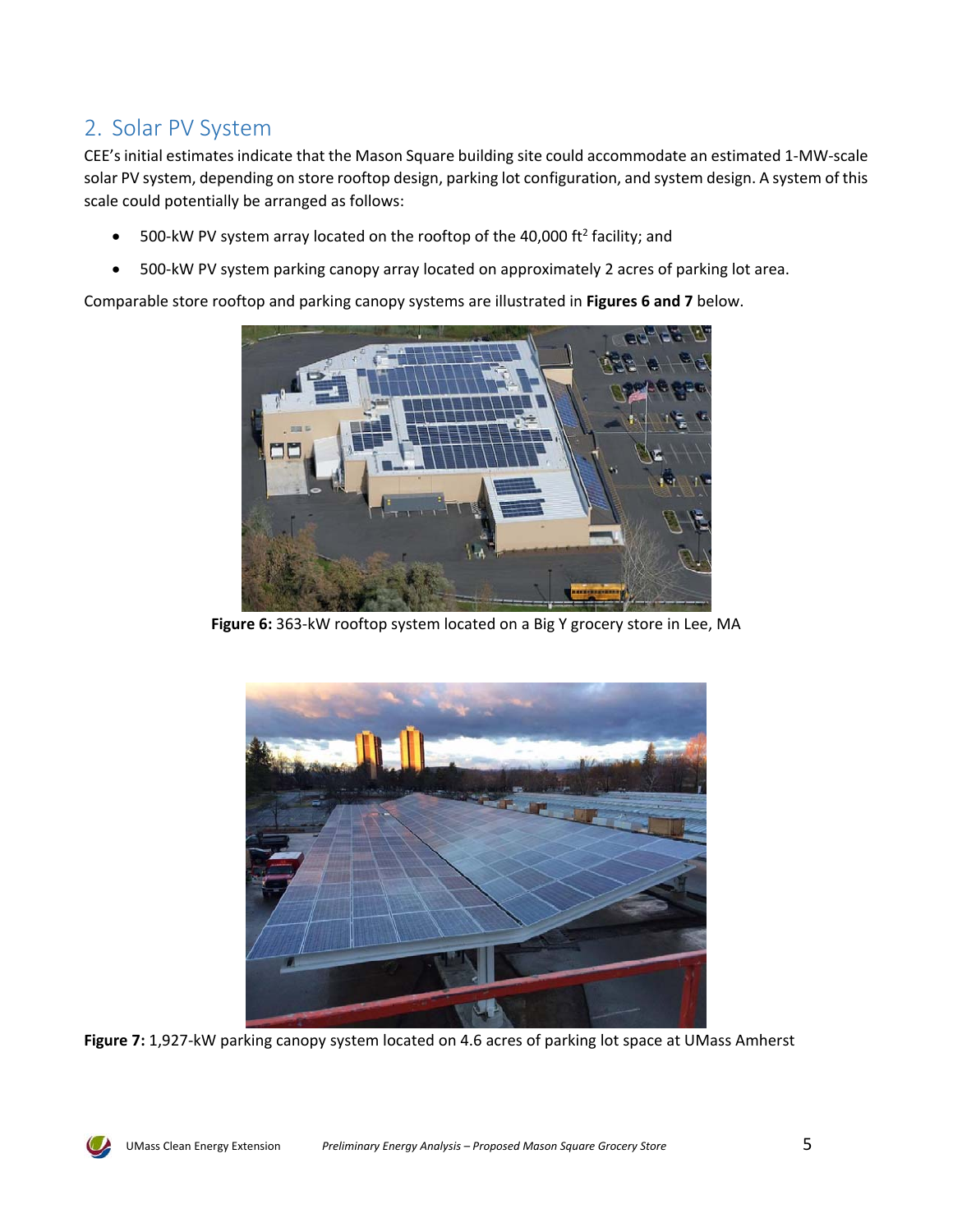System modeling using National Renewable Energy Laboratory's PVWatts® Calculator (http://pvwatts.nrel.gov/) indicates that a 1‐MW solar PV system at Springfield's latitude would generate approximately 1,171,791 kWh per year. This is approximately 80% of the estimated annual store electric load of 1,476,563 kWh, as described in Section 1 above. **Figure 8** below illustrates the typical monthly electric production from a PV system of this size.



**Figure 8:** Typical monthly electric production from a 1‐MW solar PV system in Springfield, MA

Installed costs for in solar in Massachusetts currently range from approximately \$2.50 to \$4.00/Watt, depending on system design and configuration. Parking canopy systems, for example, typically have higher installation costs than rooftop systems due to the additional infrastructure needed to support the panels. For a 1‐MW system, installed costs will likely range from \$2.5 ‐ \$4 million prior to any incentives.

When federal and state incentives are considered, installed costs can be significantly reduced. Additional information relating to incentives for solar PV photovoltaic systems can be found on the MassCEC website, http://www.masscec.com/solar‐incentives‐and‐programs

In addition, the Massachusetts Department of Energy Resources is launching its new Solar Massachusetts Renewable Target (SMART) program (http://www.mass.gov/eea/energy-utilities-clean-tech/renewableenergy/rps-aps/development-of-the-next-solar-incentive.html) in 2018 to continue to advance the solar PV market in Massachusetts. This program will likely be an important incentive to consider for a solar PV system at Mason Square.